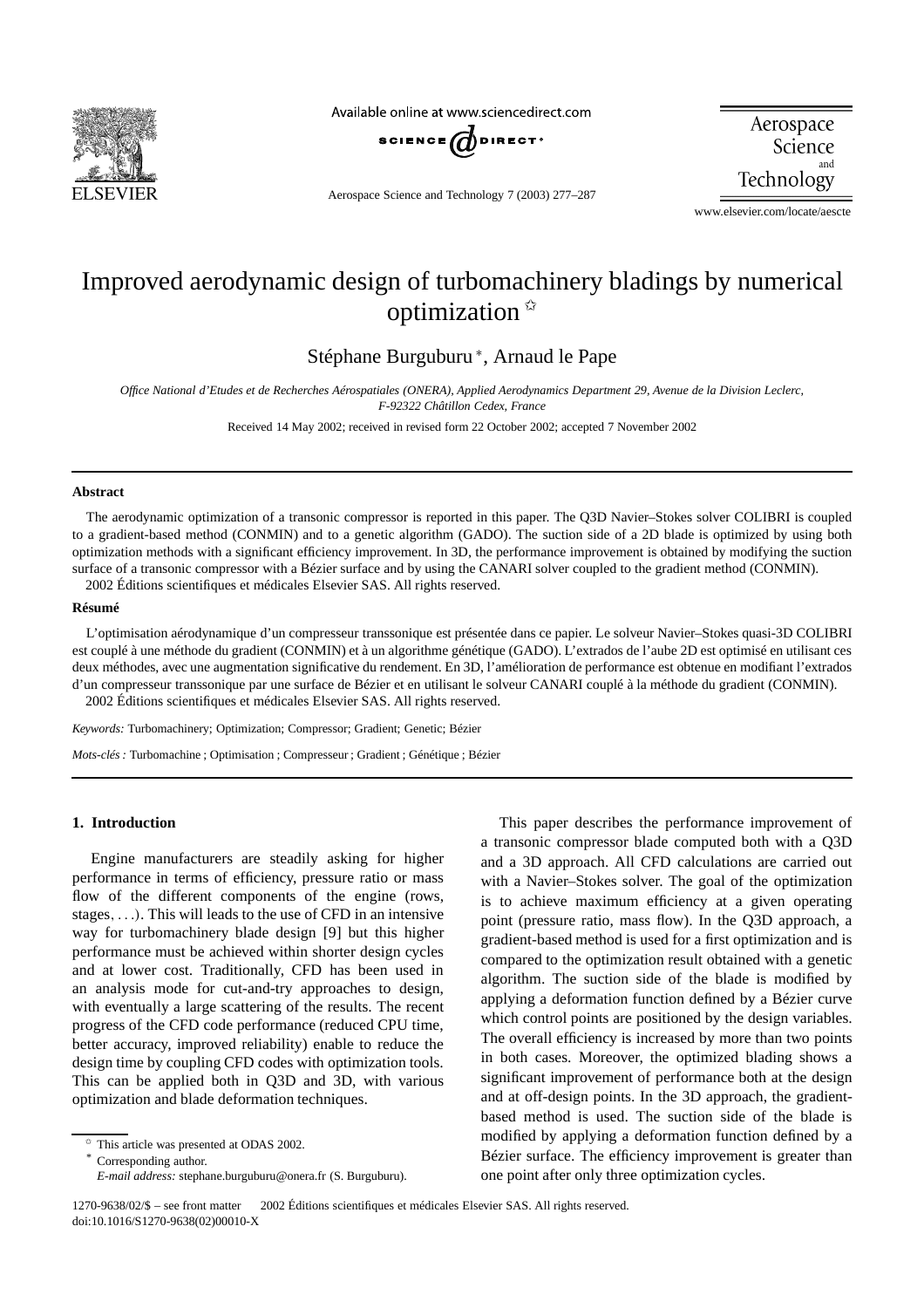## **Nomenclature**

|                         | design variables                          | $\boldsymbol{m}$              | degree of the Bézier in the $v$ direction               |
|-------------------------|-------------------------------------------|-------------------------------|---------------------------------------------------------|
| $y_i, y_{i,j}$          |                                           |                               |                                                         |
| $\xi_i, \xi_{i,j}$      | position of design variables (% chord)    | $\vec{P}_i$ , $\vec{P}_{i,j}$ | control point                                           |
| $\eta_{i,j}$            | position of design variables (% span)     |                               | $\eta$ isentropic isentropic efficiency                 |
| nv                      | number of design variables                | $Q_m$                         | mass flow $kg/s$                                        |
|                         | number of constraints                     | $Rp_i$                        | total pressure ratio                                    |
| $\overset{nc}{\vec{G}}$ | constraints vector                        | $Rt_i$                        | total temperature ratio                                 |
| $F_{\rm obj}$           | objective function                        | $\alpha$                      | absolute flow angle                                     |
| u, v                    | Bézier curve parameter                    | $\beta$                       | relative flow angle                                     |
| ξ                       | reduced chord                             |                               | $V_n$ , $V_{t1}$ , $V_{t2}$ norm. and tangt. velocities |
| η                       | reduced span                              | p                             | static pressure                                         |
| δ                       | local deformation                         | $\rho$                        | density                                                 |
| $B_k^n$                 | Bernstein polynom                         | $H_i$                         | total enthalpy                                          |
| n                       | degree of the Bézier in the $u$ direction | $\overline{ds}$               | local surface                                           |
|                         |                                           |                               |                                                         |

## **2. Optimization procedure**

As shown in Fig. 1, the optimization strategy is composed of four main parts. The optimization algorithm supplies a set of design variables to the grid deformation tool which propagates deformations and generates a new mesh. The aerodynamic field is updated by calling a steady Navier– Stokes code (both for Q3D and 3D). The objective function and constraints are then deduced from the flow results by integration of the flow solution downstream of the blading.

## *2.1. Numerical optimization*

The gradient-based method used here is CONMIN [16, 17]. The aim is to define a vector of design variables  $\vec{y}$  =  $(y_1, y_2, \ldots, y_{nv})$  which minimizes a scalar objective function  $F_{\text{obj}}(\vec{y})$  with constraints  $G(\vec{y}) = (g_1, g_2, \dots, g_{nc})$ . The constraints are violated if  $G(\vec{y}) > 0$ . In the present methodology, all gradients are determined by finite differences at each optimization iteration. For the first iteration, the gradient is taken as  $S_q = -\nabla F_{\text{obj}}(\vec{y})$ . For the following iterations, the gradient depends on the constraints. If the constraints are violated,  $\dot{S}_q$  is given by the feasible direction method of Zou-



Fig. 1. Optimization flow chart.

tendijk. Else,  $S_q$  is calculated by the Fletcher and Reeves conjugate gradient method. In the iterative process, the design variables vector is given in function of the one from the previous calculation by the relation  $\vec{y}^{n+1} = \vec{y}^n + \alpha \vec{S}_q$ where  $\alpha$  is the displacement modulus to be applied in the  $S_q$ direction. This *α* modulus is evaluated by a polynomial approximation. At each iteration, three steps are performed to search for the objective function minimum and to respect the constraints. In summary, for *nv* design variables, the *n* iteration optimization process requires  $1 + n(nv + 3)$  calls to the solver.

GADO [2,14], which is the acronym for Genetic Algorithm for Design Optimization is a stochastic optimizer. It first generates a random population of potential candidates. Then mutations and crossovers are applied to individuals of the population in order to make the population evolve towards better solutions. Compared to classical Genetic Algorithms, several improvements have been included that make the search more efficient and reliable for engineering problems. Each individual is represented by a vector of real numbers, which is particularly well adapted to the parametric description of a shape. Several innovative crossover and mutation operators have been developed in order to make the search process fast and accurate, i.e., more likely to find the global optimum. Depending on the number of iterations allowed for the search, the stage of the optimization process is taken into account. For example, a guided crossover operator (which mimics a gradient-based method) is applied in the last part of the search, with a view to accelerate the convergence. The shape of the population is also checked to detect premature clustering and a reseeding of the population can be performed in order the avoid the search process to be stuck near a local optimum of the design space. Finally, constraints are described by applying a penalty coefficient on the objective function.